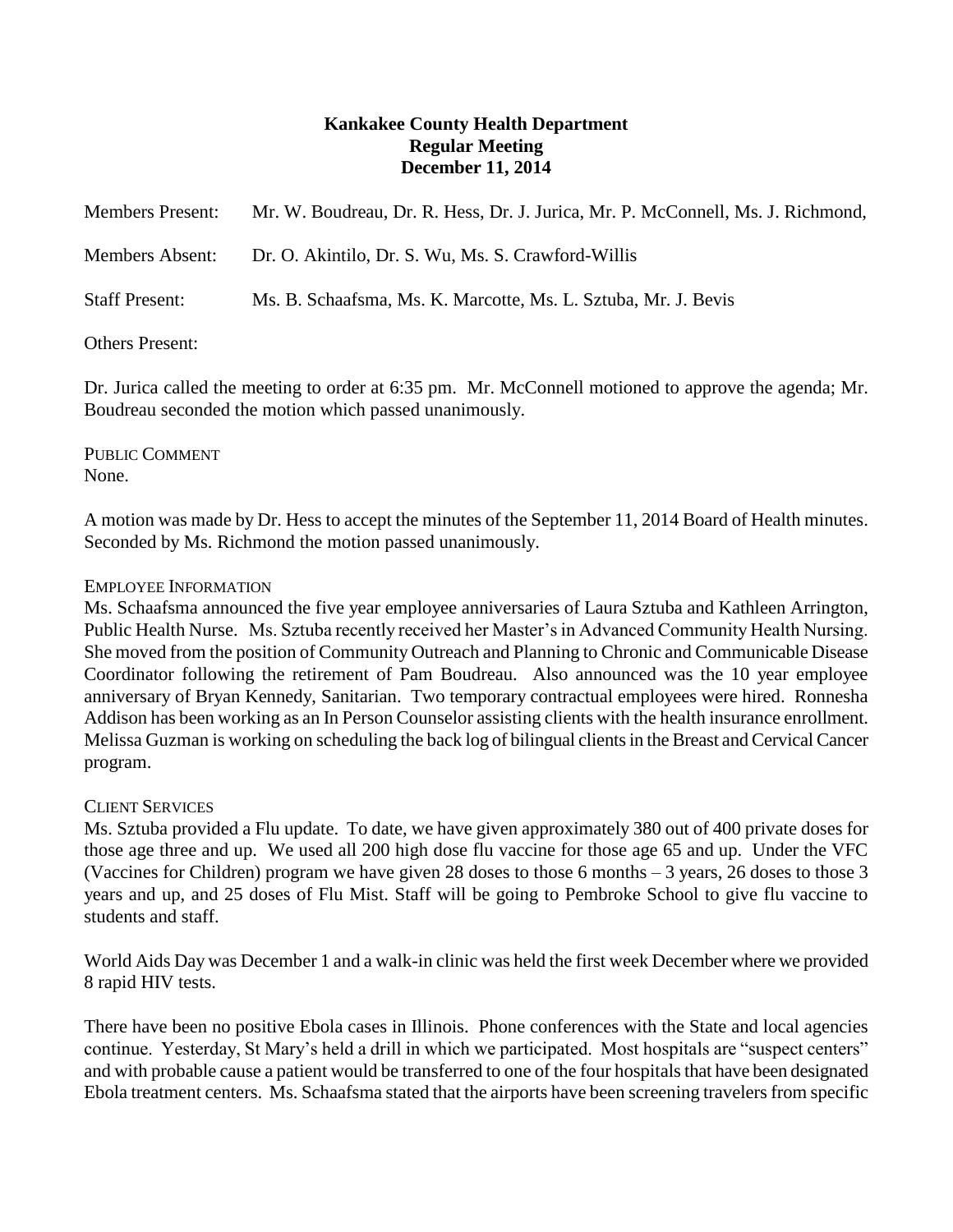areas. Those who are at "low risk" are self-monitoring for symptoms for 21 days.

*Environmental Health*

None.

*Health Promotion/Community Outreach and Planning* None.

### ADMINISTRATIVE REPORTS

#### *Financial Status*

Ms. Schaafsma presented the September, October, and November 2014 financial reports for approval. At the end of September, 2014, 83.3% of the year, we have received 70.82% of the revenue and allocated 80.07% of the expenses. At the end of October 2014, 91.6% of the year, we have received 73.67% of the revenue and allocated 89.3% of the expenses. A draft, unaudited copy of the November financial report was provided. At the end of November 2014, 100% of the year, we have received 86.39% of the revenue and allocated 95.98% of the expenses. Dr. Hess motioned to approve the financial reports. Seconded by Mr. Boudreau the motion passed unanimously.

Ms. Schaafsma noted that we are keeping to the budget with expenses, but continue to be behind in revenue due to the lack of grant payments. An Accounts Receivable report was distributed showing \$343,253 in outstanding monies through 11/30/2014. November appears to be \$263,000 in the red but if we would receive all of the expected revenue we could end the year with a positive balance around \$80,000. Any grant revenue received before January 31, 2015 can be credited to the FY2014 fiscal year.

Ms. Schaafsma reported that in 2011 some changes were made to staff who processed payroll. During this time, payroll taxes were paid, but the data entry field for the quarter was not updated to denote the correct period. This led to payments being applied all to one quarter instead of being applied to the subsequent quarters. The issue was corrected as soon as the mistake was noted but the IRS still noted an underpayment of \$34,000 including penalties and assessed a levy to our bank account. The paperwork has been submitted to abate the penalties and we are awaiting resolution.

A DHS audit was held this week. We were able to prepare materials ahead of time as requested and provided all of the fiscal and personnel information needed.

Ms. Schaafsma presented the FY2015 budget for formal approval. After discussion, Mr. Boudreau motioned to approve the budget as submitted. Ms. Richmond seconded the motion which passed unanimously.

Ms. Schaafsma asked the Board to approve the agreement with Smith, Koelling, Dykstra and Ohm to complete the 2014 fiscal audit. The amount increased \$400 from last year for a total not to exceed \$11,300. Mr. McConnell made a motion to approve the agreement. Seconded by Mr. Boudreau, the motion passed unanimously.

### OLD BUSINESS

None.

### NEW BUSINESS

Ms. Schaafsma reminded Board members to complete their Open Meetings Act online training if they haven't already done so.

It has been the practice of the Board to retain the same slate of officers for two years. Mr. McConnell